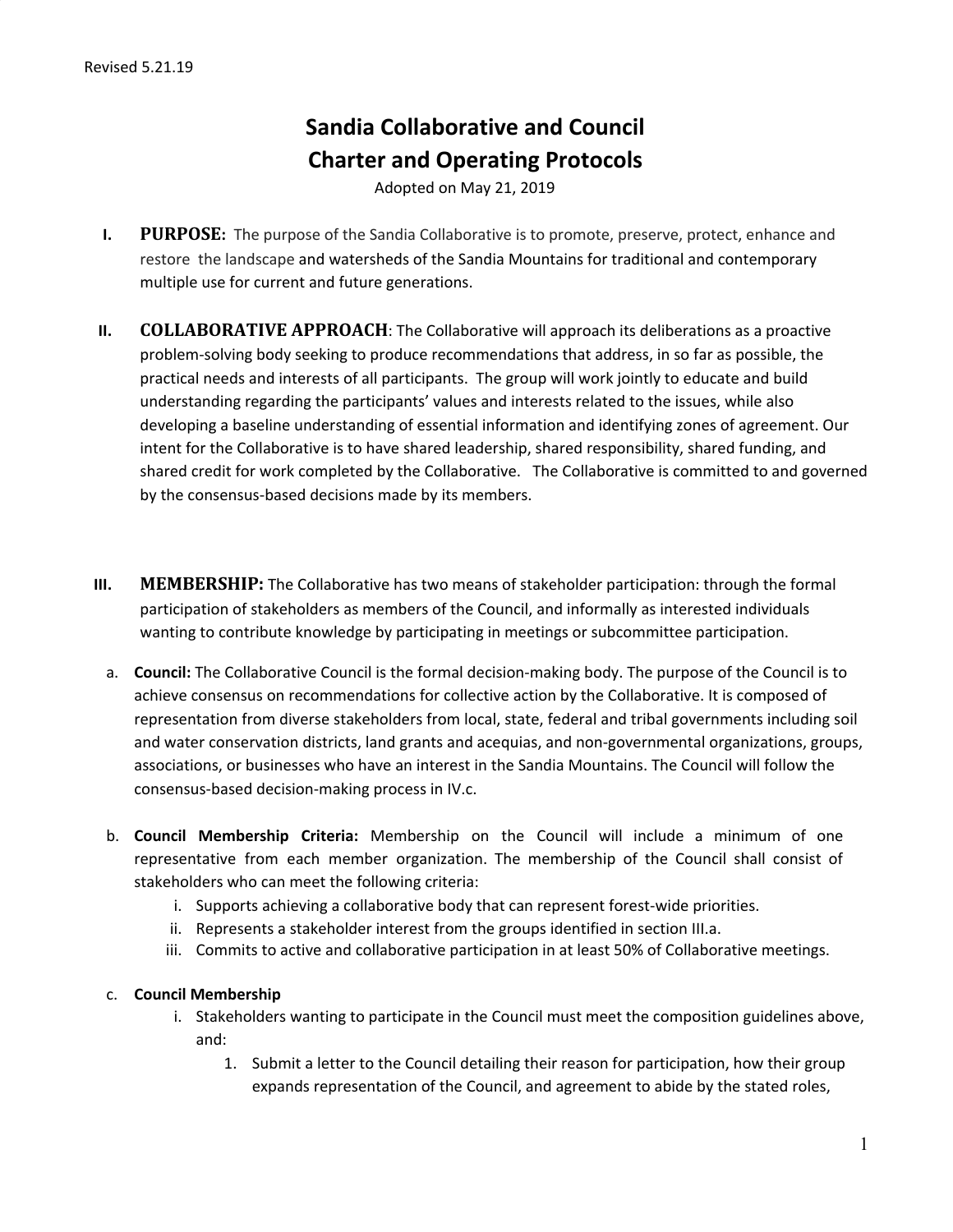governance and ground rules. Letters from potential new members will be reviewed and discussed at the next scheduled meeting.

- ii. Try to attend all Council meetings or appoint an alternate who will attend. Council members will strive to participate fully and resort to sending an *alternate* only when necessary since the value of the Council depends on regular and active participation and relationship building.
	- 1. Members of the Collaborative with long periods of absence, (less than 50% of meeting attendance),
		- a. Will be consulted with to try to resolve their absenteeism.
		- b. They may request to be moved to stakeholder participant status.
		- c. When contact cannot be established with the absentee member, Council members can decide by consensus to shift the absentee member to stakeholder participant status.
		- d. At a time when a stakeholder feels ready to recommit to the Council they can request reinstatement of their membership as outlined in section C(i)1.
- iii. New stakeholders will be added to the Council on a case by case basis. New membership will be approved by consensus of the Council based on the criteria and process outlined above.
- iv. Stakeholders wanting to leave the Council are requested to do so formally in writing via a letter or email their desire to leave the Council.
- v. Changes in a stakeholder Council representative(s) is requested in writing via a letter or email.
- d. **Stakeholder Participants:** Any stakeholder (individual or representative of a formal group, agency, business or organization) with an interest in the Sandia Ranger District may attend meetings and participate on subcommittees, excluding the Governance Committee. Stakeholders are not Council members and cannot participate in the formal consensus decision processes. However, they are valued for their added perspectives, expertise, contributions and commitment to the purpose of the Collaborative.

#### e. **Member Roles:** All members will be expected to:

- i. Adhere to the Charter adopted by the Council;
- ii. Engage in Collaborative problem solving to address the range of stakeholder interests;
- iii. Represent and inform their own groups, organizations, and constituencies about the Collaborative activities, gather and relay feedback, and build support for Collaborative decision-making; and,
- iv. Support the effectiveness of the Collaborative by serving on committees, as needed.

#### **IV. GOVERNANCE**

- a. **Facilitation/Staffing:**
	- i. Meetings of the Collaborative will be facilitated by a neutral facilitator or leader appointed by the Council of the Sandia Collaborative.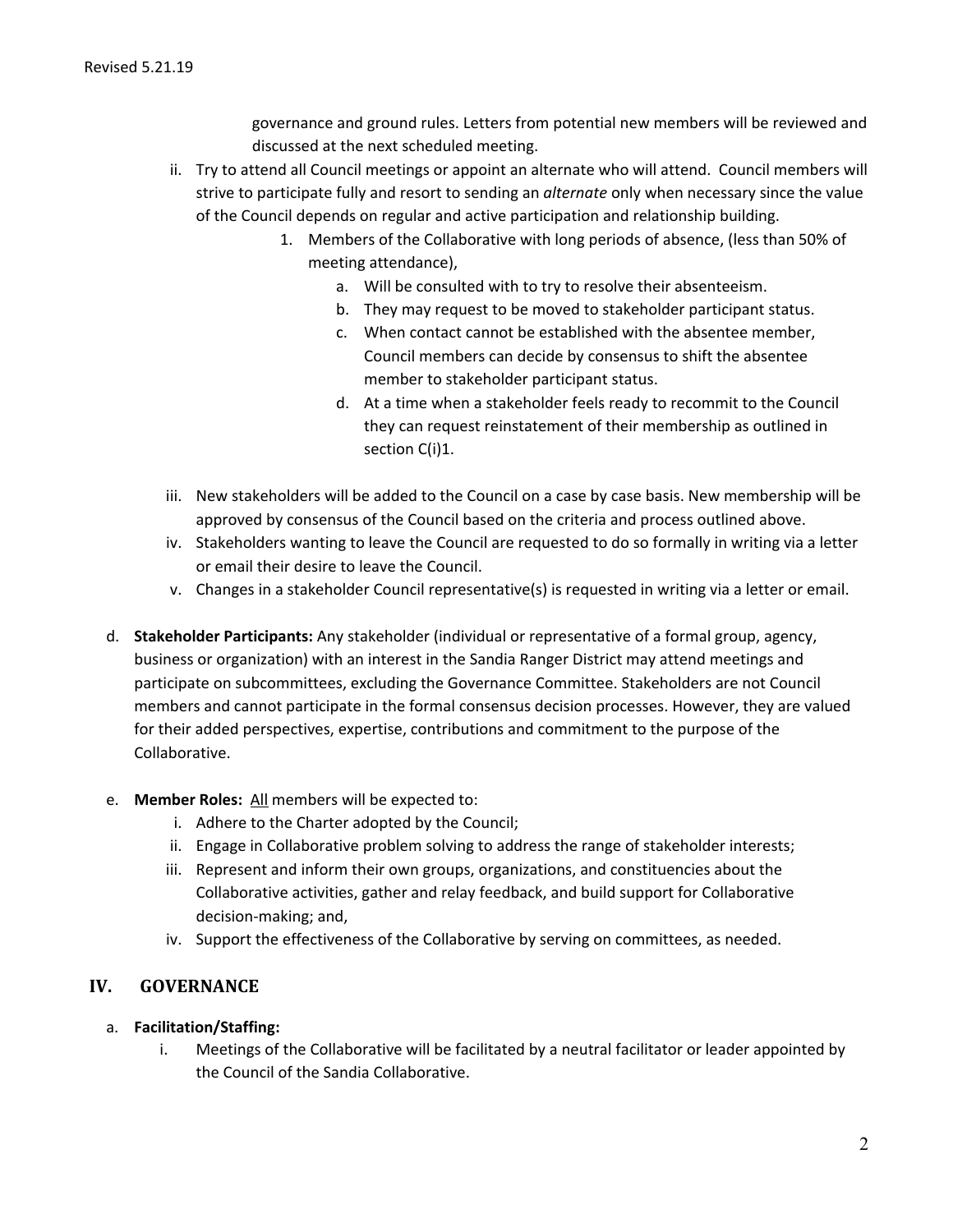- b. **Meetings:** Collaborative meeting frequency:
	- i. The Collaborative will meet regularly (a minimum of quarterly meetings).
	- ii. Committees may meet on an as needed basis depending on tasks at hand.
- c. **Decision Making:** Consensus decisions on proposals will be made by the Council. Decision making will occur as follows:
	- i. To meet the objectives of the Collaborative, Council members will be afforded a reasonable amount of time to seek guidance or approval from the entity that they represent, as necessary, in preparation for decision-making.
	- ii. Members have the right to expect that no one will ask them to undermine their interests, but take the responsibility of working towards solutions that will meet everyone else's interests as well as their own.
	- iii. Consensus, as defined in the *Collaborative Consensus Guide*, has been reached when everyone agrees a proposal is acceptable as every effort has been made to meet the interests of all members.
	- iv. If consensus cannot be reached, areas of agreement along with areas of divergence and the reasons for divergence will be documented and tabled for later discussion or submitted by Council to appropriate body.
- *d.* **Committees:** Committees support the work of the Collaborative by focusing on specified tasks. At formation, each committee will complete a committee description that describes their purpose, scope of work, membership, meeting schedule, and tasks. (*Appendix C Example Committee Template)*
	- i. A *Governance Committee*, comprised of at least 3 volunteer Council members, shall be responsible for general oversight of the Collaborative. While members may be added ongoing as needed, the Governance Committee should be confirmed by the Council at an annual business meeting. The Governance Committee is responsible for managing the following:
		- 1. Support facilitators with development of the meeting agendas and to help inform how to address identified issues and/or goals.
		- 2. Ensure continuity of the Collaborative despite changes in membership or facilitators over time.
		- 3. Ensure rules and policies serve the best interest of the Collaborative and bring updates, as needed, to the attention of the Council.
	- ii. A *Membership Committee* of at least two people will support management of the Collaborative membership. The Membership Committee will be tasked with the maintenance of the stakeholder lists, managing member relationships to sustain participation, and working to ensure that the best possible diverse representation is maintained. The Membership Committee and Governance Committee shall meet annually to review member attendance and participation to determine if any actions are necessary to sustain collaborative engagement.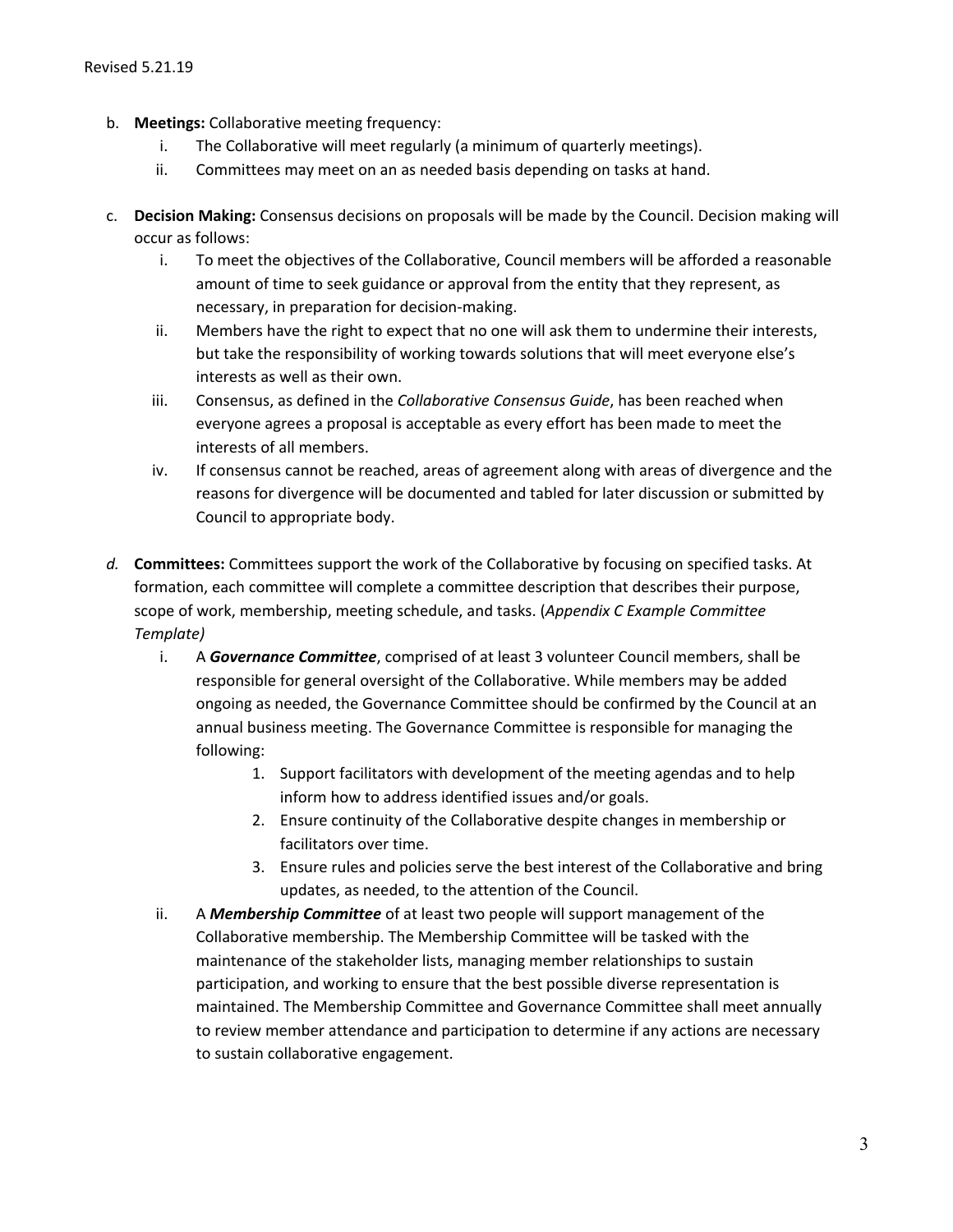iii. In addition to the Governance and Membership Committee, standing and temporary committees can be created by the Collaborative to address specific tasks and issues as needed. Committees shall be chaired by Council members.

#### e. **Meeting Records**

- i. Meeting discussion, decisions, recommendations, and reports of the group will be recorded in the meeting summaries and preserved in a publicly available archive.
- f. **Ground Rules:** The Collaborative's protocols for group behavior and interaction are in Appendix A and summarized as:
	- i. Active Listening and Involvement.
	- ii. Responsibility for Meeting Shared Interests.
	- iii. Honesty and Openness.
	- iv. Creativity.
	- v. Commitment.
	- vi. Legitimacy and Respect.
	- vii. Freedom to Disagree.
	- viii. Freedom to Leave.
	- ix. Rumor Mill.
- g. **Amending the Charter:** This Charter can be modified, as needed, by consensus of the Council.
- **V. COMMUNICATIONS:** The Council will facilitate and ensure regular communication and proactive outreach among the various Cibola National Forest Collaboratives and the broader community. Methods may include:
	- a. Email distribution list, periodic press releases/radio/other media, email news blasts or newsletters.
	- b. Consistent documentation and sharing of meeting agendas and summaries.
	- c. Messaging among the committees and broader community should be coordinated to ensure overall consistency.
	- d. Outreach communications will use agreed upon messages.
	- e. When necessary, a designated spokesperson will be selected by the Collaborative to ensure statements are correct. In other cases, when speaking to the public media, members will confine remarks to consensus views or make clear that comments represent only a personal point of view.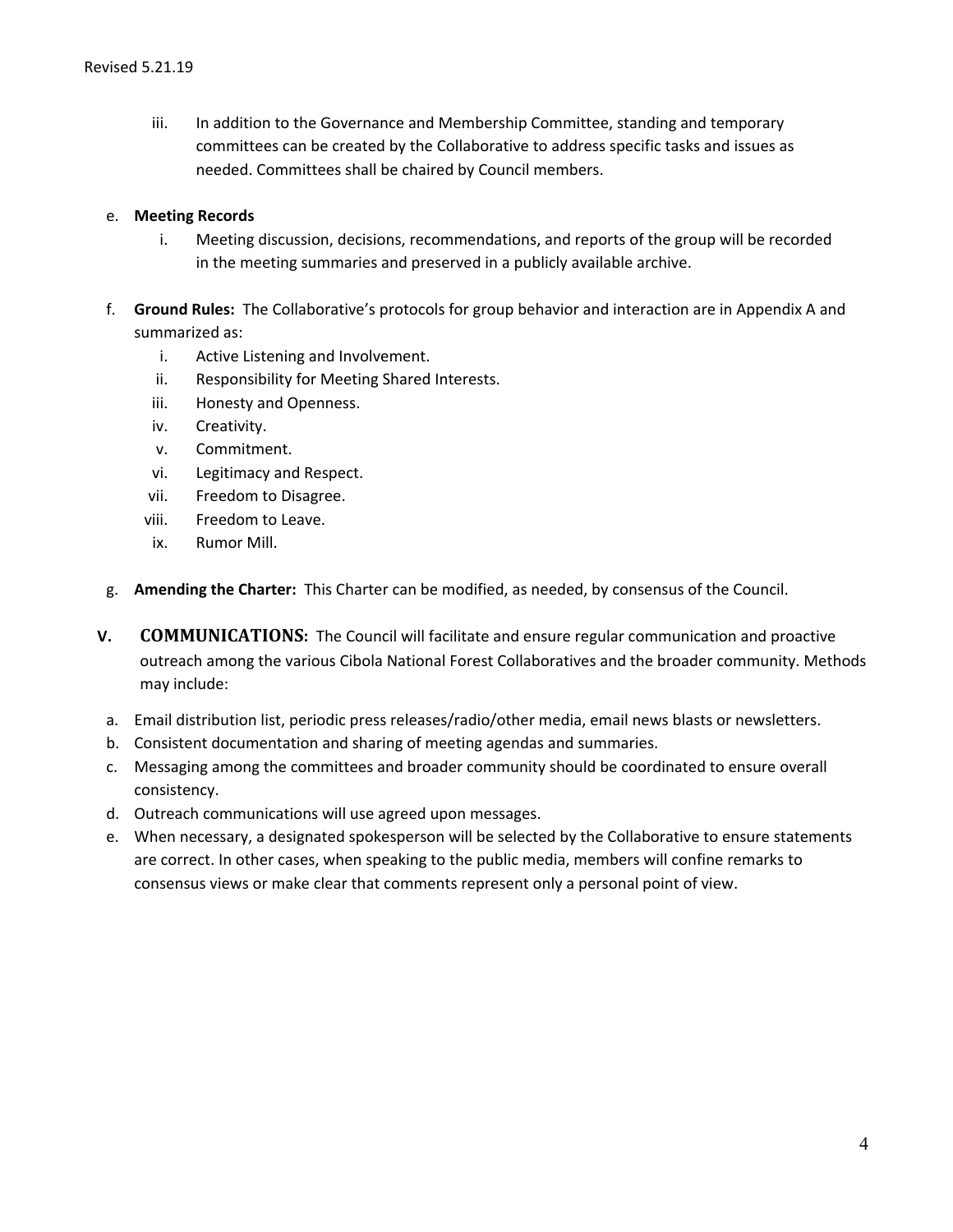# **APPENDIX A: GROUND RULES**

- 1. **Active Listening and Involvement.** Listen to understand, not to rebut. Participants commit to listen carefully to each other, recognize each person's concerns and feelings about the topic, ask questions for clarification, and make statements that attempt to educate or explain.
- 2. **Responsibility for Meeting Shared Interest.** All participants take responsibility for getting both individual needs met and for getting the needs met of other participants. Participants commit to keeping their colleagues/constituents informed about the progress of these discussions. Everyone shares responsibility for the success and failure of this process as well as for the enforcement of these ground rules. Neither initiate nor undertake any action outside of the Collaborative process intended to undermine the process.
- 3. **Honesty and Openness.** Participants commit to stating needs, problems, and opportunities, not positions. Members agree to disclose interests.
- 4. **Creativity.** Participants commit to search for opportunities and alternatives. The creativity of the group can often help find the best solution for the community as a whole.
	- Work to find ways to resolve differences as they occur
	- Work together to study process and substance of proposals
	- Be encouraged in discussions to "explore without committing," (this further frees up the group to explore potential solutions without viewing those explorations as formal proposals)
	- Look ahead acknowledge the past but don't rehash it.
- **5. Commitment.** Participants agree this effort is important. Participants will try their best to attend all meetings and be prepared.
- 6. **The Rumor Mill.** Participants agree to verify rumors in a meeting before accepting them as fact.
- 7. **Freedom to Disagree.** Participants agree to disagree. The point of this process is to foster open discussion of issues; in order to facilitate this we need to respect each other's right to disagree.
- 8. **Freedom to Leave.** Participant agree that anyone may leave this process but will respectfully inform the leadership.
- 9. **Legitimacy and Respect.** Participants are representative of a broad range of interests, each having concerns about the outcome of the issues at hand. All parties recognize the legitimacy of the interests and concerns of others and expect that their interests will be represented as well. All participants agree to be professional and courteous thus:
	- Personal attacks will not be tolerated.
	- The motivations and intentions of the participants will be respected.
	- The personal integrity and values of participants will be respected.
	- Stereotyping will be avoided.
	- Disagreements will be regarded as "problems to be solved", rather than as "battles to be won".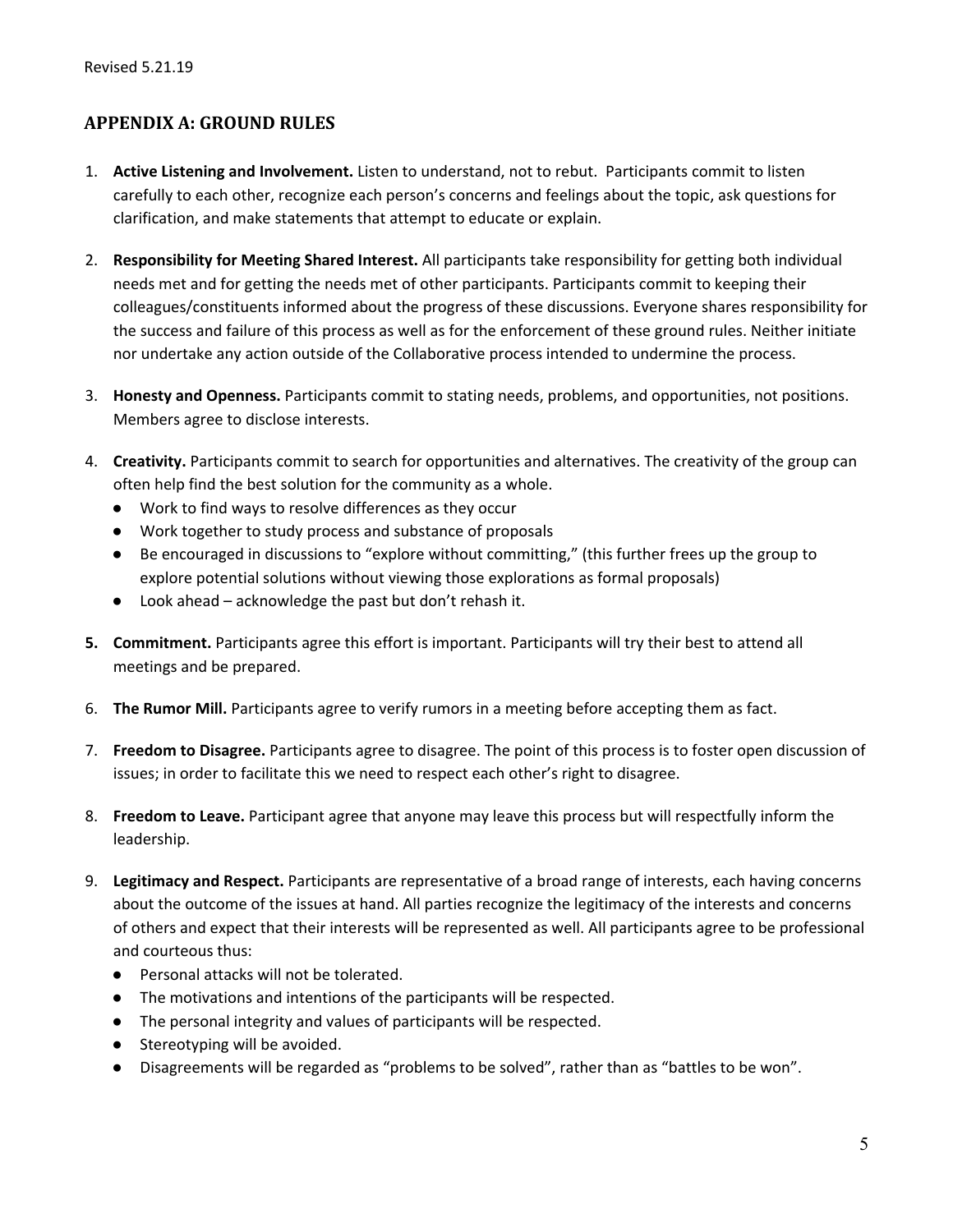### **APPENDIX B: CONSENSUS DECISION MAKING PROCESS**

The Sandia Collaborative will utilize consensus decision making for final approval on pre-identified group decisions. Consensus will be reached when each participant can honestly say:

- I believe that the other participants understand my point of view;
- I believe I understand other participants' point of view;
- Whether or not I prefer this alternative, I support it because it was arrived at openly and fairly, and it is the best solution for us at this time.

The Degrees of Consensus will be used to get participants to this point. The Degrees of Consensus are:

- 1. **Endorsement:** "I like it!"
- 2. **Endorsement with a minor contention:** "Basically, I like it."
- 3. **Agreement with reservations:** "I can live with it."
- 4. **Formal Disagreement:** "I want my disagreement noted, but I don't want to stop the process and/or be involved in the implementation."
- 5. **Block:** "I veto this proposal."

**The first four will constitute consensus.** Formal Disagreement allows for the proposal to be accompanied by a formal minority report summarizing the disagreement.

Only in instances where consensus cannot be reached because of a block, the Collaborative may utilize one of these alternatives:

- A formal written statement defining areas of disagreement as well as agreement and a summary of the pros and cons of the decision/alternative.
- A recommendation(s) for resolution utilizing any of the alternatives below:
	- o Seek additional information or analysis
	- $\circ$  Seek a recommendation from an expert agreed upon by the Council on how they would resolve the issue and use that recommendation as the solution.
	- $\circ$  A vote of the Collaborative with resolution requiring a super-majority vote (75 percent).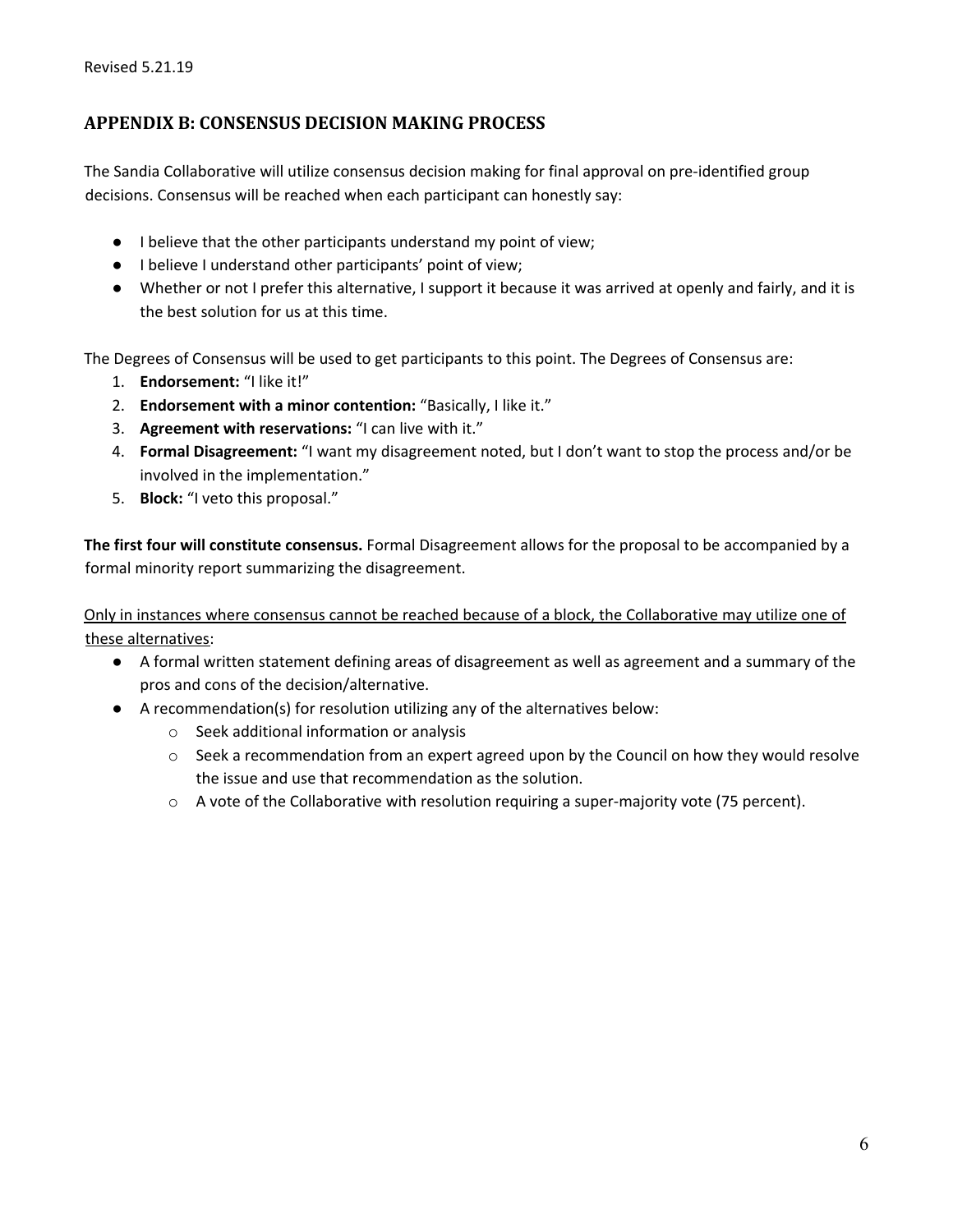## **APPENDIX C: COMMITTEE TEMPLATE**

## **SANDIA COLLABORATIVE <Name> Committee Description and Scope of Work Formed <date> Scope of Work Approved by Council <date>**

1. **Purpose:** *<Please describe why this committee was formed, the scope of work proposed and desired outcomes/deliverables>*

#### 2. **Committee Members:**

| Name | <b>Contact Information</b> |
|------|----------------------------|
|      |                            |
|      |                            |
|      |                            |
|      |                            |
|      |                            |
|      |                            |
|      |                            |
|      |                            |
|      |                            |
|      |                            |
|      |                            |

- **3. Activities, Duties, Responsibilities:** <*Please outline the tasks this committee needs to accomplish>*
- 4. **Committee Leadership:** *<Clarify the committee leadership, positions, selection process, responsibilities, and term>*

*Chair*: Leads meeting agenda development and meeting facilitation. *Co-Chair*: Support Chair and acts as replacement Chair when Chair is absent. *Secretary*: Emails agendas, keeps meeting notes and shares with committee members.

| Name | Position | Term $\leq$ if any |
|------|----------|--------------------|
|      | Chair    |                    |
|      | Co-chair |                    |